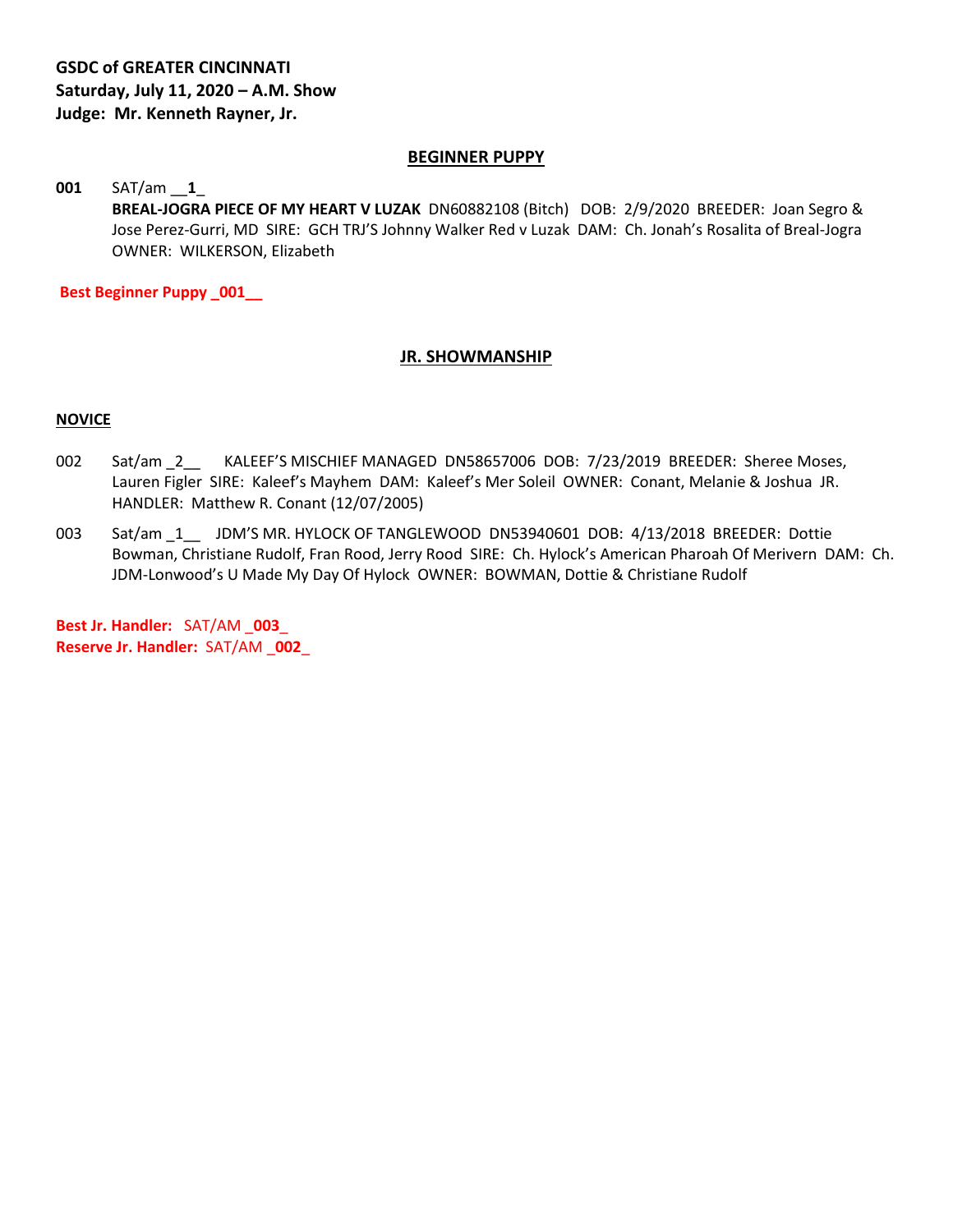#### **CONFORMATION**

**GSDC OF GREATER CINCINNATI**

**Sunday, July 12, 2020 - A.M. Show Sunday, July 26, 2020 - P. M. Show Judge: Dr. Douglas L. Crane Judge: Mrs. Fran Rood**

**Saturday, 11, 2020 – A.M. Show Saturday, July 12, 2020 - P. M. Show Judge: Mr. Kenneth Rayner, Jr. Judge: Mr. Joseph Beccia GSDC OF CENTRAL OHIO**

#### **DOGS**

#### **6-9 Month Puppy Dogs**

- 101 SAT/am 2 SAT/pm 1 SUN/am 2 SUN/pm 1 CIMARRON'S PANDEMIC DN60579306 DOB: 1/4/2020 BREEDER: Steve Dobbins SIRE: CH Cimarron's Raisin' A Ruckus DAM: CH Cimarron's Dark Sarcasm OWNER: DOBBINS, Steve
- 102 SAT/am \_1\_\_ **SUN/am \_1/BOSP**\_\_ SIGNATURE'S CARGO-Pp DN60386503 DOB: 11/22/2019 BREEDER: Leslie & Joe Beccia SIRE: GCH Ch. Covy-Tucker Hill's Compass-PP DAM: CH Signature's Stefani OWNER: PATTERSON, Dean & Cortni Partner AGENT: Olivia Calabrese

#### **9-12 Month Puppy Dogs**

- 103 SAT/am EXC SAT/pm ABS SUN/am ABS SUN/pm ABS HYLOWE'S CHOPIN OF EDAN DN59613802 DOB: 7/20/2019 BREEDER: Ann Schultz, Julie Tittl SIRE: Ch. No Holds Barred of Edan DAM: GCHS Hylowes Bitter Sweet, ROM Symphony CA OWNER: TITTL, Julie AGENT: Scott Yergin
- 104 SAT/am \_1\_\_ **SUN/pm \_1/RWD/BP\_\_** NAVA'S I'M THE ONE OF CHABLIS DN59173201 DOB: 7/28/2019 BREEDER: Angle Navarro, Cindy Bartley SIRE: Ch. Canaan Crimson's After Dark DAM: Nava's Penne Chablis OWNER: NAVARRO, Angel & Cindy Bartley AGENT: Jeff Pyle
- 105 SAT/am 2 SAT/pm ABS SUN/am ABS KALEEF'S FRA DIAVOLO DI DONATO DN58651004 DOB: 7/23/2019 BREEDER: Sheree Moses, Lauren figler, Madeline Llewellyn, Jeanne Hamiton SIRE: Kaleef's Mayhem DAM: Kaleef's Mer Soleil OWNER: HUSTIS, David & Pam
- 106 SAT/am \_ABS\_ SUN/am \_ABS\_ SUN/pm \_ABS\_ KRYSTAL'S RICKY V CHERPA DN58803501 DOB: 7/17/2019 BREEDER: Kristan & Michael Sherman, Pat & Cheryl Draper SIRE: Krystal's Kayden DAM: Ch. Coastline Fire Fly of Cherpa OWNER: SHERMAN, Kristan & Michael, Pat & Celeste Draper AGENT: Michael Sherman

#### **12-15 Month Dogs**

107 SAT/am \_2\_\_

ALAYGRAY'S BIG EASY DN61644101 DOB: 4/30/2019 BREEDER: Victoria Jensen & Lisa Haus SIRE: GCH Kennelwoods Man U Man DAM: Billyjo Black Dahlia Stonewall OWNER: HAUS, Lisa

108 SAT/am 3 SAT/pm ABS

BRAUN HAUS MALACHI DN58116201 DOB: 4/18/2020 BREEDER: Dian Brown, Timothy Brown, Sophia Brown SIRE: Ch. Braunhaus I Like Ike DAM: Winsome's Jennabear Lawrence OWNER: BROWN, Timothy, Diane & Sophia

109 **SAT/am \_1 /RWD**

WELOVE KENLYN'S MAKE AMERICA GREAT DN58252201 DOB: 6/30/2019 BREEDER: Jeffrey Mobius & Kent Boyles SIRE: Ch. Tatum's Welove To Trump That! DAM: Welove DuChien's Honey Bea OWNER: MOEBIUS, Jeffrey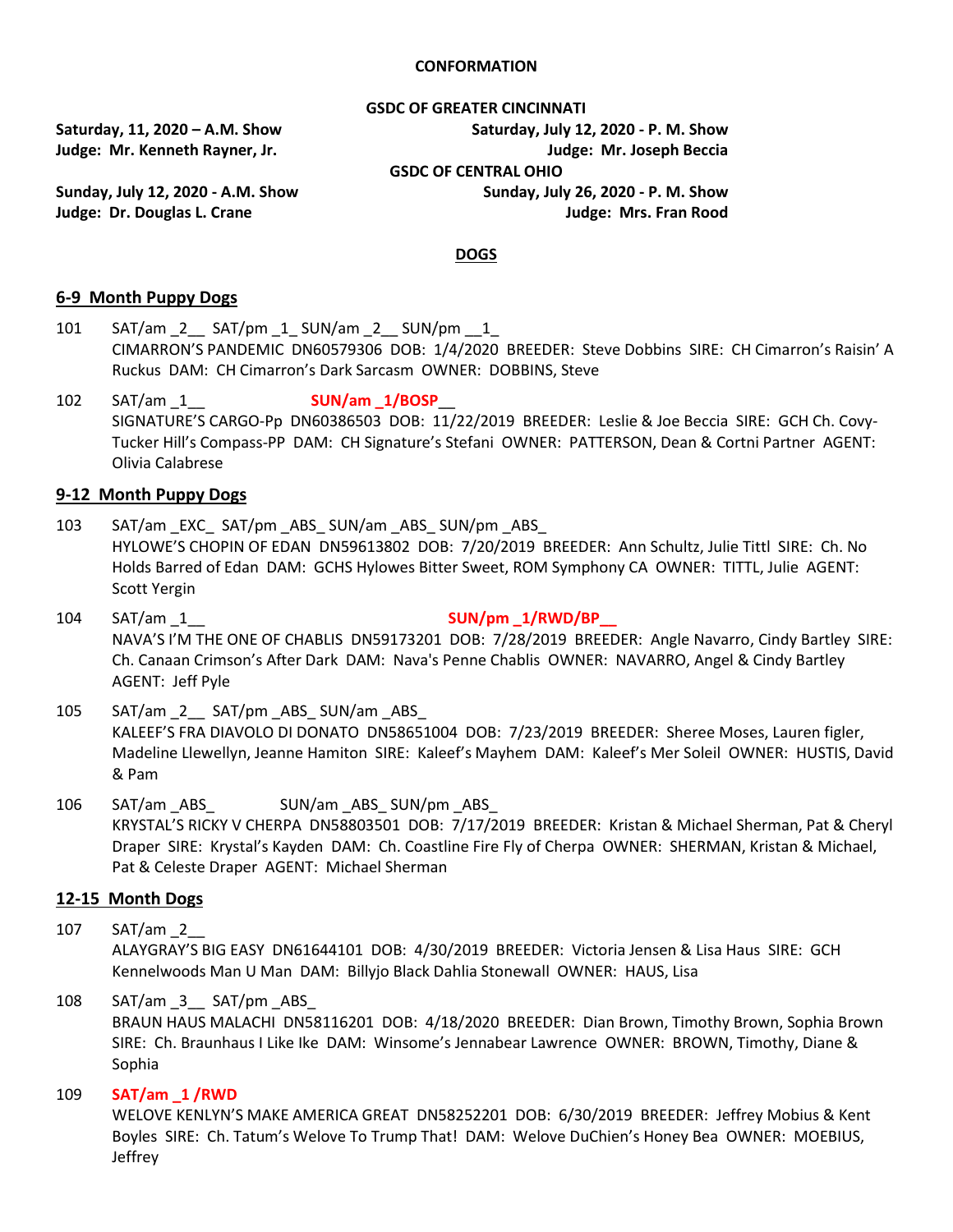110 SAT/pm 1

FRANKENHAUS SALZBURG DN57831902 DOB: 5/18/2019 BREEDER: John Ayotte & Teri Ayotte SIRE: GCH Beauchien's We Believe In Miracles DAM: Ch. Schneiderhof's Lynessa v Franken OWNER: AYOTTE, John & Teri Ayotte

# **15-18 Month Dogs**

111 SAT/am 1 SAT/pm 1

JIMENI'S GUNPOWDER FALLS OF CLAYFIELD-MALIBAR DN57326602 DOB: 1/31/2019 BREEDER: Sharon Avery, Becky McElroy, Jim Hall & Michael Avery SIRE: CH. Kis Malchik Van Contra Haus DAM: Ch. Clayfield The First Noel of Norberge OWNER: DRESCHER, Robert, James E. Hall & Nan Kwiatek AGENT: Autumn Dugan

# **12-18 Month Dogs**

# 112 SUN/am \_1 \_\_ SUN/pm \_1

JIMENI'S GUNPOWDER FALLS OF CLAYFIELD-MALIBAR DN57326602 DOB: 1/31/2019 BREEDER: Sharon Avery, Becky McElroy, Jim Hall & Michael Avery SIRE: CH. Kis Malchik Van Contra Haus DAM: Ch. Clayfield The First Noel of Norberge OWNER: DRESCHER, Robert, James E. Hall & Nan Kwiatek AGENT: Autumn Dugan

# 113 SUN/pm 2 ALAYGRAY'S BIG EASY DN61644101 DOB: 4/30/2019 BREEDER: Victoria Jensen & Lisa Haus SIRE: GCH Kennelwoods Man U Man DAM: Billyjo Black Dahlia Stonewall OWNER: HAUS, Lisa

114 SUN/am 2 BRAUN HAUS MALACHI DN58116201 DOB: 4/18/2020 BREEDER: Dian Brown, Timothy Brown, Sophia Brown SIRE: Ch. Braunhaus I Like Ike DAM: Winsome's Jennabear Lawrence OWNER: BROWN, Timothy, Diane & Sophia

## **Novice Dogs**

115 SUN/pm  $1$ 

FRANKENHAUS SALZBURG DN57831902 DOB: 5/18/2019 BREEDER: John Ayotte & Teri Ayotte SIRE: GCH Beauchien's We Believe In Miracles DAM: Ch. Schneiderhof's Lynessa v Franken OWNER: AYOTTE, John & Teri Ayotte

116 SAT/am 1 SAT/pm ABS SUN/am 1 D'CANS OUTLAW JESSIE JAMES DN52212006 DOB: 12/1/2017 BREEDER: Deeda Duncan SIRE: CH Ponca Hill-Tantara's This Guy! DAM: D'Can's Silk Stockings OWNER: DUNCAN, Deeda

# **Bred By Exhibitor Dogs**

118 SAT/am \_1\_\_ SAT/pm \_1\_\_ SUN/am \_1\_\_ SUN/pm \_1\_\_ CIMMARON'S NOTHING CAN STOP ME NOW DN55806104 DOB: 9/2/2018 BREEDER: Steve Dobbins & Joann Richards SIRE: Cimarron's Legend In My Own Mind DAM: Ch. Cimarron-Joelle Sabrina Stardust OWNER: DOBBINS, Steve & Joann Richards

# **American Bred Dogs**

- 119 SAT/am \_\_\_\_ **SAT/pm \_1/RWD**\_ SUN/am \_3\_\_ HYLOCK'S HE'S SHO FINE DN55813203 DOB: 10/28/2018 BREEDER: Jerry Rood & Fran Rood SIRE: CH Hylock's Q DAM: Hylock's Sho-Hanna OWNER: CUNNINGHAM, Ken & Marie
- 120 **SAT/am \_1/WD/BOW** \_\_ **SUN/am \_1/WD/BOW\_\_ SUN/pm \_1/WD/BOW\_**  CHABLIS WARLOCK V SCHNEIDERHOF DN55567703 DOB: 9/9/2018 BREEDER: Cindy Bartley, Nancy Schneider, Jaime Stevens, Ardlin Bartley SIRE: GCH. Karizma's Montego Bay Von Loar DAM: Ch. Schneiderhof's Maleficent OWNER: STIEFFERMAN, Herman & Gail
- 121 SAT/am 3 SAT/pm 3 SUN/am KUBISTRAUMS POWER PACK DN55200202 DOB: 9/23/2018 BREEDER: Verna Kubik & Virginia Bailey SIRE: GCh. Ch. Lindenhill's Martello v Gracelyne, TC DAM: GCh. Ch. Kubistraums Vista of Aramist Peters Elite OWNER: Verna Kubik & Virginia Bailey AGENT: Diane Brown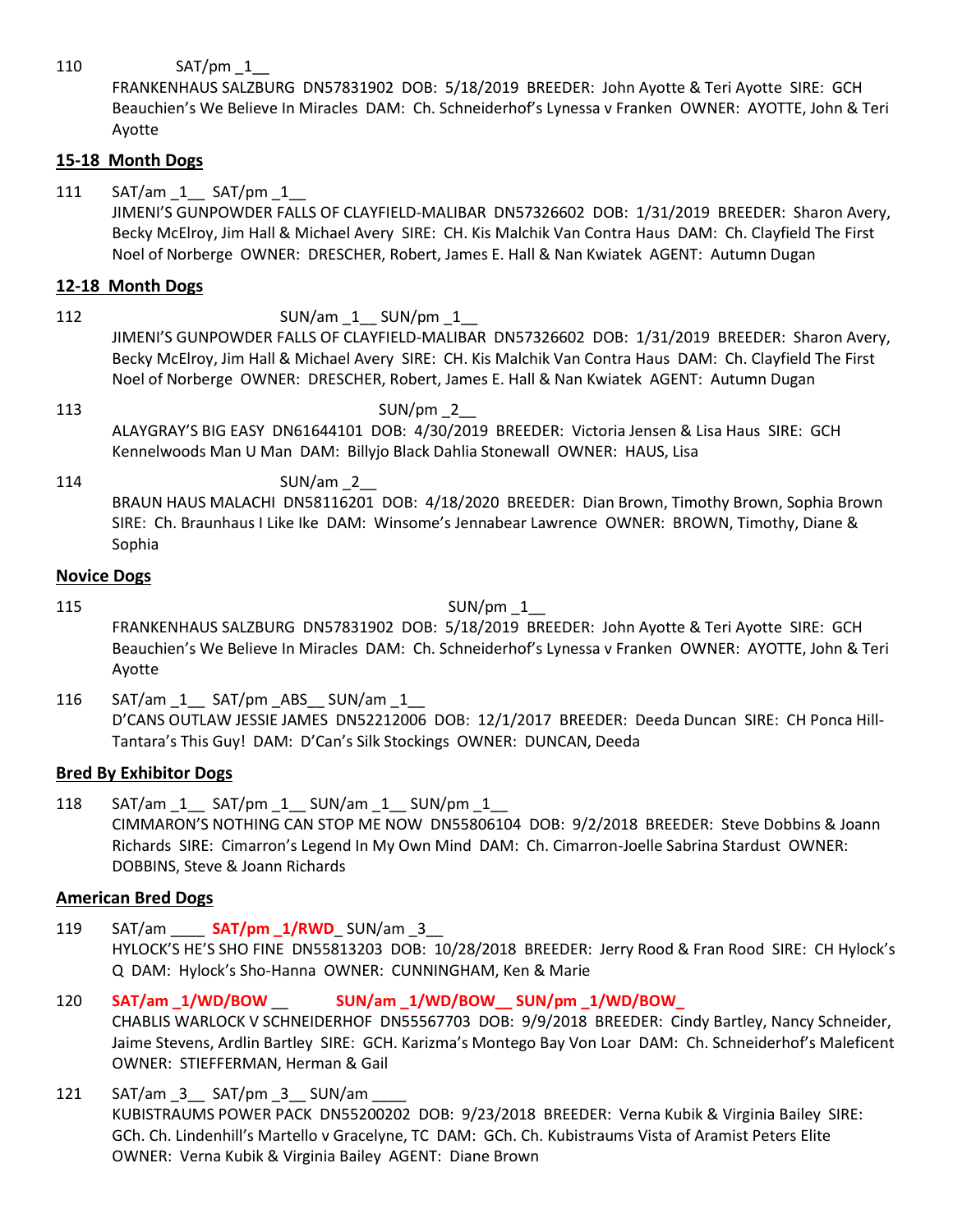122 SAT/am 4 SAT/pm SUN/am 4

JDM'S MR. HYLOCK OF TANGLEWOOD DN53940601 DOB: 4/13/2018 BREEDER: Dottie Bowman, Christiane Rudolf, Fran Rood, Jerry Rood SIRE: Ch. Hylock's American Pharoah Of Merivern DAM: Ch. JDM-Lonwood's U Made My Day Of Hylock OWNER: BOWMAN, Dottie & Christiane Rudolf

- 123 SAT/am SAT/pm 2 SUN/am 2 PONCA HILL-TANTARA'S WE WILL ROCK YOU DN55658702 DOB: 7/21/2018 BREEDER: Yvonne & Reed Kowalcyzk SIRE: Ch. Breal-Jogra's Uriah DAM: Ch. Ponca Hill-Tantara's Heart of God OWNER: KOWALCZYK, Yvonne & Reed AGENT: Michael Sherman
- 124 SUN/pm \_ABS PONCA HILL-TANTARA'S WORK OF ART DN55658706 DOB: 7/21/2018 BREEDER: Yvonne & Reed Kowalcyzk SIRE: Ch. Breal-Jogra's Uriah DAM: Ch. Ponca Hill-Tantara's Heart of God OWNER: KOWALCZYK, Yvonne & Reed AGENT: Michael Sherman
- 125 SAT/am 2 SUN/pm 2 WINDFALL'S VENOM OF CLASS ACT-BG DN55451201 DOB: 9/26/2018 BREEDER: Jeff Pyle & Michael Little SIRE: GCH Class Act's Shot Through The Heart Windfall-Hillside DAM: AOE Sel. Ex. GCH Windfall's Sexy Chick V Winstrom, CD, RN OWNER: PYLE, Jeff, Michael Little, Tina Bogdanich, Beverly Scofield AGENT: Jeff Pyle
- 126 SAT/am \_\_\_ SAT/pm 4 SUN/am ABS \_\_ SUN/pm \_\_ 3 ARAMIST OHHH BROTHER OF MARATHON DN50463002 DOB: 6/7/2017 BREEDER: N. Sullivan, D. Calabrese, O. Calabrese, A. Yowell SIRE: GCH Sel. Marhaven's California Dreaming, PT DAM: Karizma Kaleef Patsy Of Aramist OWNER: KELLY SULLIVAN, Natasha, Donna Calabrese, Olivia Calabrese AGENT: Olivia Calabrese
- 127 SAT/am \_\_\_\_ SAT/pm \_ABS\_ SUN/am \_ABS\_ KENLYN MARQUIS ON THE ROAD AGAIN V HOYLE DN55694306 DOB: 11/4/2018 BREEDER: Sharon Gabrialson, Liz Oster SIRE: GV GCHB Marquis Can You Stop The Rain v Kenlyn DAM: Sel Ch Welove DuChien's Riverly Hoyle OWNER: JOHNSON, Paul

## **Open Dogs**

- 128 SAT/am \_1\_\_ **SAT/pm \_1/WD**\_ **SUN/am \_1/RWD\_\_** SUN/pm \_1\_\_ JOMAR'S X-MAN V CHERPA DN54997301 DOB: 6/3/2018 BREEDER: Bonnie Callaway SIRE: GCH CH Cherpa's Exxon of Lealynn DAM: CH. Bigsky Windevane's Romance of Jomar OWNER: CALLOWAY, Bonnie
- 129 SAT/am 3 SAT/pm 2 SUN/am 2 SUN/pm 3 UNDAUNTED OF EDAN DN45360605 DOB: 1/12/2016 BREEDER: Ann Schultz SIRE: GCH CH Kennelwood's Man U Man DAM: Ch. Live Laugh Love of Edan OWNER: WHITE, Jon AGENT: Steve LaRosa
- 130 SAT/am 2 SUN/pm 2 RIVENDELL'S ZEV OF ROGUE TWO DN50153605 DOB: 4/30/2017 BREEDER: Scott Lentz, Jennifer Root, Jene & Isabelle Dupzyk SIRE: AOL Sel. GCH Karizma's Malawi Kaleef Von Loar DAM: Rivendell-tebe nobe Here I Com, PT OWNER: ANGEL, Laurie Lynn & Jennifer Root AGENT: Jeff Pyle

|                             | <b>SatAM</b>   | <b>SatPM</b> | <b>SunAM</b> | <b>SunPM</b> |
|-----------------------------|----------------|--------------|--------------|--------------|
| <b>Winners Dog</b>          | <u>120</u>     | <u>128</u>   | <u>120</u>   | <u>120</u>   |
| <b>Reserve Winners Dog</b>  | <u>109</u>     | <u>119</u>   | <u>128</u>   | <u> 104</u>  |
| <b>Number of Dogs Shown</b> | 21             | 12           | 12           | <u> 12</u>   |
| <b>Points</b>               | $\overline{5}$ | <u>4</u>     | <u>4</u>     | <u>4</u>     |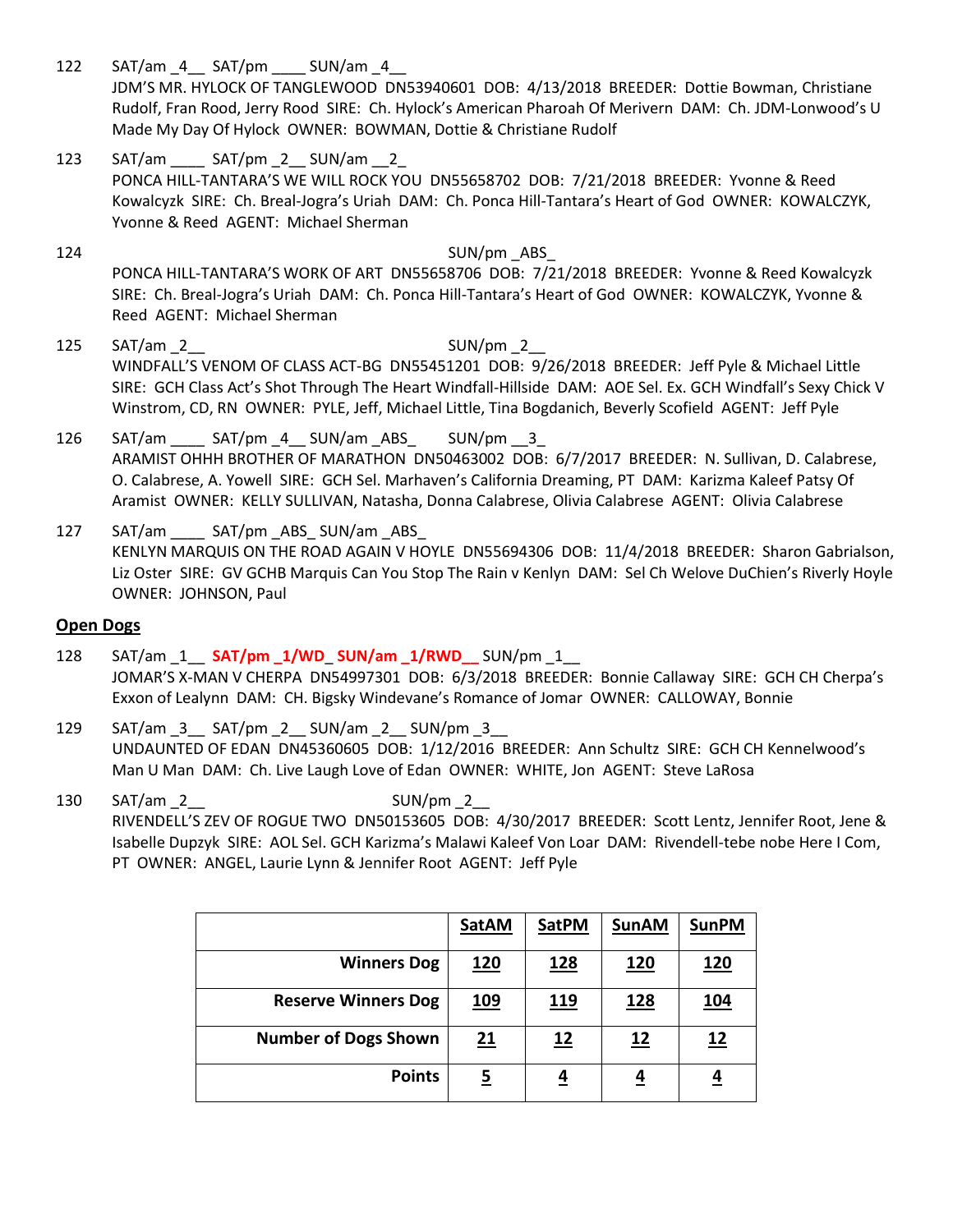## **Veteran Dogs**

188 SAT/pm ABS CH. "THUNDER-ROAD" OF WINDBORNE-EDAN DN32764601 DOB: 11/26/2011 BREEDER: Carolyn Edwards, Daniel Edwards, Ann Schultz SIRE: Ch. Kenlyn's Aries v Hicliff DAM: Hunches N Bunches of Edan OWNER: EDWARDS, Carolyn, Daniel Edwards, Sue Lapinski, Karen Fisher

#### **BITCHES**

#### **6-9 Month Bitches**

- 131 SAT/am 3 SAT/pm 3 ANNALIESE VOM STURMJAGER DN59931301 DOB: 11/4/2019 BREEDER: Frances Jones SIRE: Zitan vom Repitition DAM: Telsa vom Huhnegrab OWNER: JONES, Frances
- 132 SAT/am ABS SAT/pm ABS ASPERITAS VOM STURMJAGER DN59931303 DOB: 11/4/2019 BREEDER: Francis Jones SIRE: Zitan vom Repitition DAM: Telsa vom Huhnegrab OWNER: JONES, Frances & Kristin Ernst
- 133 SAT/am \_4\_\_ SAT/pm \_4\_\_ AUTUMN VOM STURMJAGER DN59931304 DOB: 11/4/2019 BREEDER: Francis Jones SIRE: Zitan vom Repitition DAM: Telsa vom Huhnegrab OWNER: McGUIRE, Jamie
- 134  $SAT/am$  1  $SAT/pm$  2 SUN/am 1 SUN/pm 2 CIMARRON'S THIS IS WHAT DREAMS ARE MADE OF DN60579301 DOB: 1/4/2020 BREEDER: Steve Dobbins SIRE: CH Cimarron's Raisin' A Ruckus DAM: CH Cimarron's Dark Sarcasm OWNER: DOBBINS, Steve
- 135  $SAT/am$  2  $SAT/pm$  1  $SUM/am$  ABS SUN/pm 1 SHE-ROCKS MARDON HIGH MAINTENANCE V CARLYN DN60245703 DOB: 11/27/2019 BREEDER: Stephanie Schrock, Autumn Dugan, Susan Contreras SIRE: Stuttgart's Now Do not Refuse Me of Masrock DAM: Makintrax Nora Efron Cross Timbers OWNER: GLUCHACKI, Courtney & Alphonse AGENT: Autumn Dugan
- 136 SAT/pm \_ABS\_ SUN/am \_3 AMBER'S DESIGN OF JO-EL'S AND ALKARAH DN59533403 DOB: 10/10/2019 BREEDER: Joan Huber SIRE: 2XSEL CH Eagle Valley's Country Boy DAM: Amber's Party Girl OWNER: WAGNER, Karin AGENT: Olivia Calabrese
- 137 SUN/am ABS\_SUN/pm SIGNATURE'S TRUE NORTH DN60386505 DOB: 11/22/2019 BREEDER: Leslie & Joe Beccia SIRE: GCH CH Covy-Tucker Hill's Compass-PP DAM: CH Signature's Stefani OWNER: PATTERSON, Dean & Courtni Partner AGENT: Olivia Calabrese

#### **9-12 Month Bitches**

- 138 SUN/am SUN/pm 4 SKY WACHTERIN VON WEAVER DN59716101 DOB: 9/24/2019 BREEDER: Christina L. Weaver SIRE: Bravo Vom Cole Haus DAM: Hallie Olivia Vom Weaver OWNER: WEAVER, Christina
- 139 SAT/am 4 SAT/pm 3 SUN/am SUN/pm BASKERVILLE'S ZIVA V SHADYROCK DN60344804 DOB: 9/24/2019 BREEDER: Ronald Burke & Dorothy Burke SIRE: Ch. Doppelt-Tay Zeek v Stonehaven DAM: GCH Ch. Bark Hill's Sunshine of Baskerville OWNER: BURLEY, Linda
- 140 **SAT/pm 1 <b>SUN/am 1/BP** LUZAK'S ROLLING A SEVEN DN59493201DOB:l 10/7/2019 BREEDER: Elizabeth Wilkerson SIRE: Hylock's Phenom of Merivern DAM: GCH Luzak's Dance With Me OWNER: WILKERSON, Elizabeth
- 141 SAT/am 2 SAT/pm 4 SUN/am 3 SUN/pm 3 TARAS MY ENDLESSLOVE OF STARRLIGHT DN59322402 DOB: 8/4/2019 BREEDER: Jon White SIRE: Undaunted of Edan DAM: Unfinished Business of Edan OWNER: CHERRY, Marica & Jon White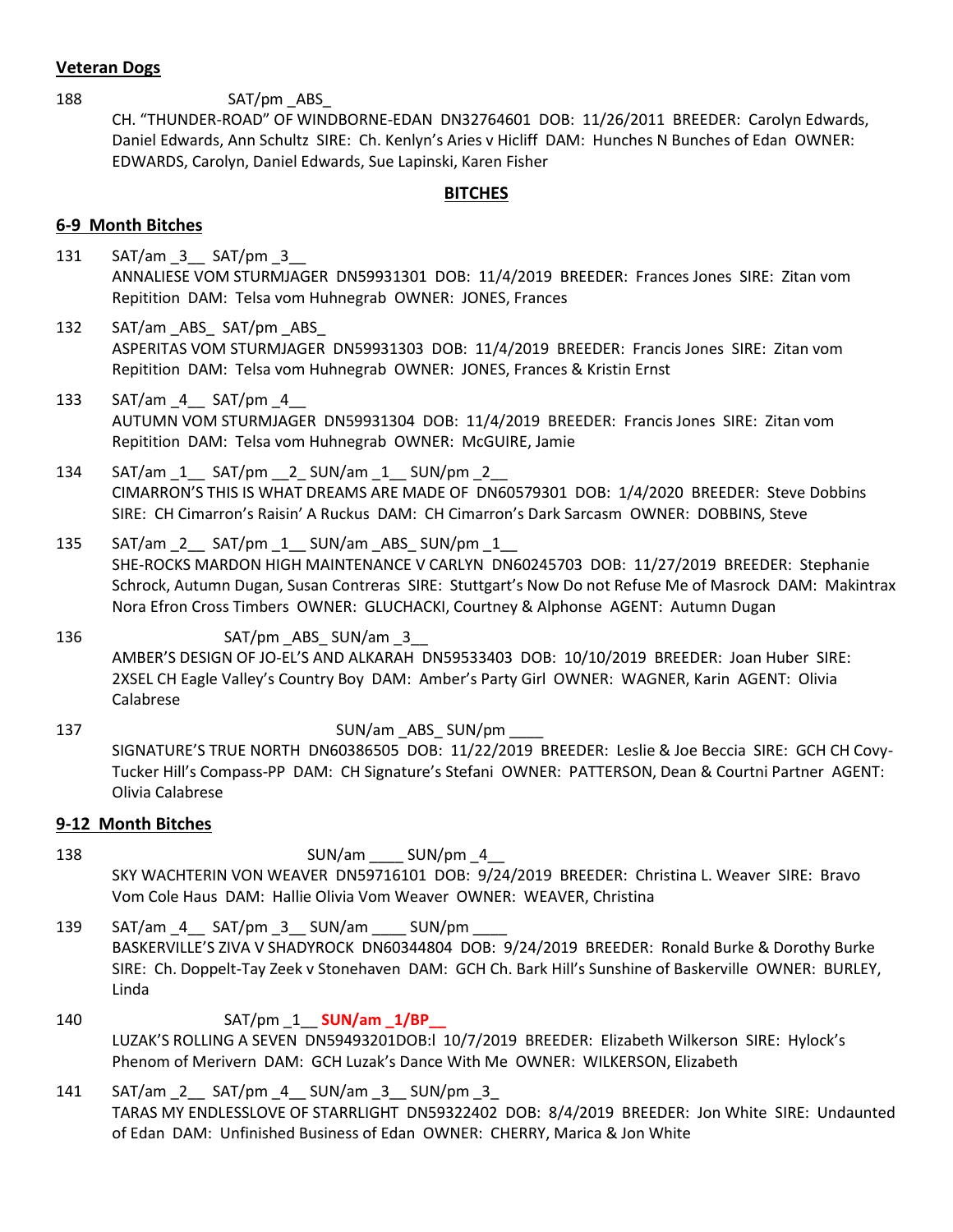- 142 SAT/am \_\_\_\_ SAT/pm \_\_\_\_ SUN/am \_2\_\_ **SUN/pm \_1/BOSP\_\_** KALEEF'S MISCHIEF MANAGED DN58657006 DOB: 7/23/2019 BREEDER: Sheree Moses, Lauren Figler SIRE: Kaleef's Mayhem DAM: Kaleef's Mer Soleil OWNER: CONANT, Melanie & Joshua
- 143 SAT/am 3 SAT/pm 2 SUN/am 4 HYLOCK'S UNIQUE OF TARA DN59500801 DOB: 9/8/2019 BREEDER: Jerry Rood, Fran Rood SIRE: Hylock's Phenom of Merivern DAM: Hylock's Sho-Hanna OWNER: WHITE, Jon B. AGENT: Steve LaRosa
- 144 SAT/am 1 SUN/pm 2 MENDELSSOHN OF HYLOWE EDAN DN59613801 DOB: 7/20/2019 BREEDER: Ann Schultz, Julie Tittl SIRE: Ch. No Holds Barred of Edan DAM: GCHS Ch. Hylowe's Bitter Sweet Symphony, CA OWNER: SCHULTZ, Ann AGENT: Scott Yergin
- 145 SAT/am ABS SAT/pm ABS SUN/am ABS FORTUNE'S DAUGHTER OF SEVEN HILLS DN59500201 DOB: 8/8/2019 BREEDER: Naomi Swanson & Liz Oster SIRE: Seven Hills This One's For The Girls DAM: GVX Ch. Welove DuChien's Sweeter Than Honey OWNER: SWANSON, Naomi & Ingrid Smith

# **12-15 Month Bitches**

146 SAT/am \_ABS\_

CARETTI'S HAIL OR HIGH WATER DN58417701 DOB: 6/6/2019 BREEDER: Cyndi Flautt & Jim Flautt SIRE: Ch. Coss Timbers Blackmale DAM: GCH. Caretti's Disorderly Conduct, RI OWNER: FLAUTT, Cyndi & Jim

147 SAT/am 3

WOLF CREEK CANDLE IN THE WIND DN58720606 DOB: 5/19/2019 BREEDER: Pat Walker & Deb Norman SIRE: Sel. Ch. Lacomtesse Bellamy DAM: Sel. Ch. Wolf Creek Serena v Wonderland OWNER: WALKER, Pat & Deb Norman

148 SAT/pm 2

WOLF CREEK DIAMOND IN THE SKY OF WONDERLAND DN58720601 DOB: 5/19/2019 BREEDER: Pat Walker & Deb Norman SIRE: Sel. Ch. Lacomtesse Bellamy DAM: Sel. Ch. Wolf Creek Serena v Wonderland OWNER: FARRELL, Edward

149 SAT/am 4 SAT/pm 1

ARAMIST'S TRUTH HURTS V MARATHON DN58604602 DOB: 6/21/2019 BREEDER: Donna Calabrese, Natasha Kelley Sullivan, Olivia Calabrese & Amanda Yowell SIRE: CH. Maja Kaleef's Bold Ruler of Marathon HsAS DAM: CH Atessa's You're So Vain of Aramist, HsASC, HXAS OWNER: Natasha Sullivan, Natasha & Donna Calabrese AGENT: Olivia Calabrese

## 150 SAT/am \_1\_\_

VON LOAR ARONA GOMEZ OF KARIZMA DN60522901 DOB: 5/18/2019 BREEDER: Carlos Arguimbau & Miguel Gomez SIRE: Ch. Von Loar Red Rum Gomez Karizma DAM: Ch. Gomez Matilda OWNER: WOOTI, Nattawat AGENT: Jeff Pyle

151 SAT/am 2 SAT/pm ABS KENLYN'S MONIQUE V RIATA DN62454001 DOB: 6/15/2019 BREEDER: Kent Boyles, Bill & Clara Dean Hope SIRE: GV GCHP Marquis Hermes v Kenlyn DAM: Ch. Xara Vom Kuckucksland OWNER: DEAN HOPE, Bill & Clara & Kent Boyles

## **15-18 Month Bitches**

152 SAT/am ABS SAT/pm ABS

SHADOWBROOK'S KEEP ME IN MIND DN57269902 DOB: 3/19/2019 BREEDER: Gene Baker & Joy Baker & Mrs. Joan Fox SIRE: Ch. Shadowbrook's Colorado DAM: Ch. Regency's Little Darling OWNER: CUNNINGHAM, Ken & Marie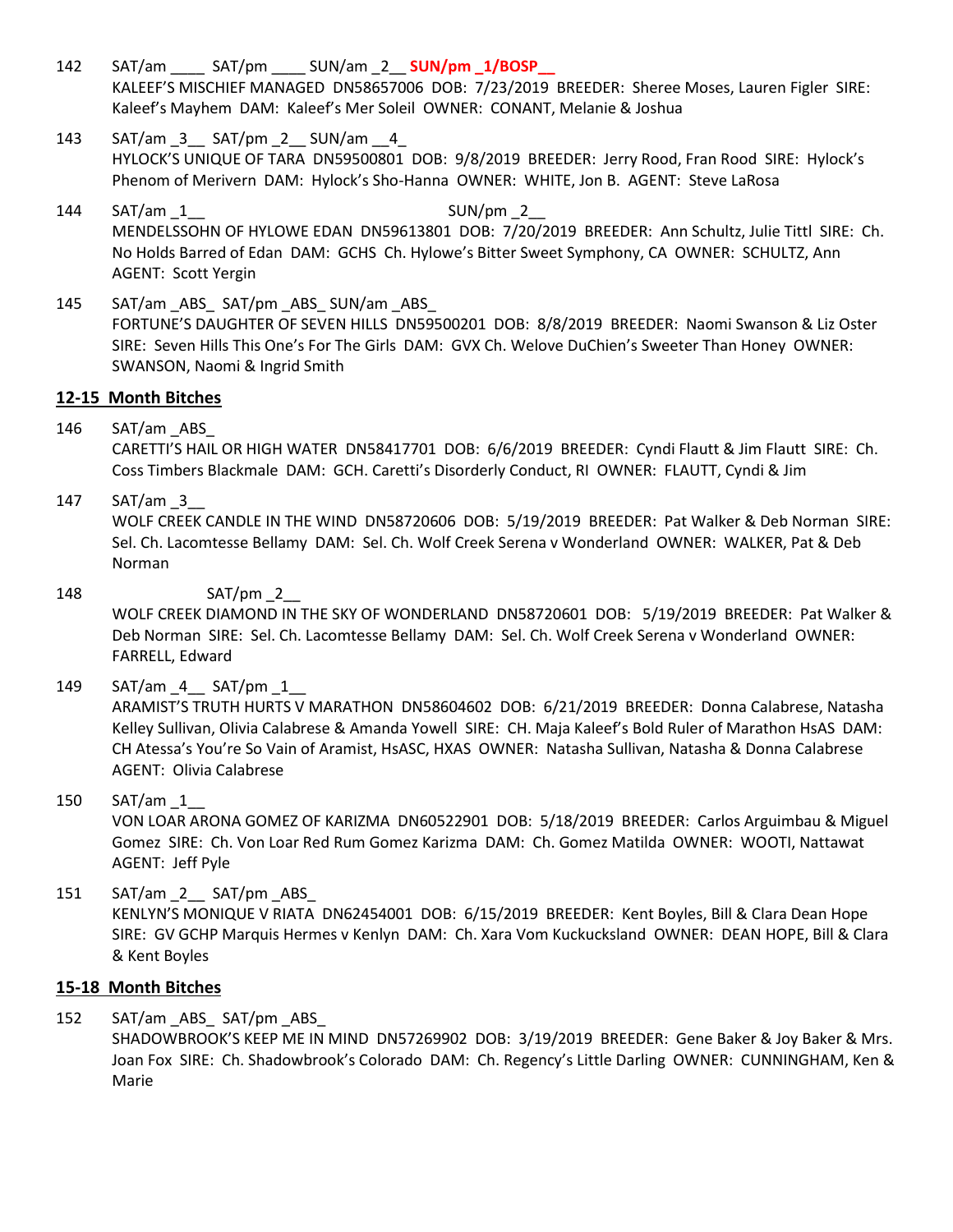| 153 | SAT/am 1 SAT/pm 1<br>COVY-TUCKER HILL'S RED HOT PEPPER DN56958201 DOB: 2/9/2019 BREEDER: Steve & Heather Lovoi & Gloria<br>F. Birch SIRE: Ch. Caretti's Skywatch Rains Terror, HT DAM: Covy-Tucker Hill's Hi Ho The Dario OWNER:<br>WOOLEVER & Gloria F. Birch AGENT: Diana Paul                              |
|-----|---------------------------------------------------------------------------------------------------------------------------------------------------------------------------------------------------------------------------------------------------------------------------------------------------------------|
|     | 12-18 Bitches                                                                                                                                                                                                                                                                                                 |
| 154 | SUN/am_2__SUN/pm_2__<br>COVY-TUCKER HILL'S RED HOT PEPPER DN56958201 DOB: 2/9/2019 BREEDER: Steve & Heather Lovoi & Gloria<br>F. Birch SIRE: Ch. Caretti's Skywatch Rains Terror, HT DAM: Covy-Tucker Hill's Hi Ho The Dario OWNER:<br>WOOLEVER & Gloria F. Birch AGENT: Diana Paul                           |
| 155 | SUN/am_ABS_<br>CARETTI'S HAIL OR HIGH WATER DN58417701 DOB: 6/6/2019 BREEDER: Cyndi Flautt & Jim Flautt SIRE: Ch.<br>Coss Timbers Blackmale DAM: GCH. Caretti's Disorderly Conduct, RI OWNER: FLAUTT, Cyndi & Jim                                                                                             |
| 156 | $SUN/am$ 1<br>WOLF CREEK CANDLE IN THE WIND DN58720606 DOB: 5/19/2019 BREEDER: Pat Walker & Deb Norman SIRE:<br>Sel. Ch. Lacomtesse Bellamy DAM: Sel. Ch. Wolf Creek Serena v Wonderland OWNER: WALKER, Pat & Deb<br>Norman                                                                                   |
| 157 | SUN/pm ABS<br>WOLF CREEK DIAMOND IN THE SKY OF WONDERLAND DN58720601 DOB: 5/19/2019 BREEDER: Pat Walker &<br>Deb Norman SIRE: Sel. Ch. Lacomtesse Bellamy DAM: Sel. Ch. Wolf Creek Serena v Wonderland OWNER:<br>FARRELL, Edward                                                                              |
| 158 | SUN/am_ABS_<br>SHADOWBROOK'S KEEP ME IN MIND DN57269902 DOB: 3/19/2019 BREEDER: Gene Baker & Joy Baker & Mrs.<br>Joan Fox SIRE: Ch. Shadowbrook's Colorado DAM: Ch. Regency's Little Darling OWNER: CUNNINGHAM, Ken &<br>Marie                                                                                |
| 159 | $SUN/pm_3$<br>FRANKENHAUS VENICE DN57831907 DOB: 5/18/2019 BREEDER: John Ayotte & Teri Ayotte SIRE: GCH.<br>Beauchien's We Believe In Miracles DAM: Ch. Schneiderhof's Lynessa v Franken OWNER: AYOTTE, John & Teri                                                                                           |
| 160 | SUN/pm_ABS_<br>THESE BOOTS ARE MADE FOR WALKING OF RIATA-EDAN DN58487301 DOB: 6/12/2019 BREEDER: Judy Bryan,<br>Ann Schultz, Pat King SIRE: GCH No Holds Barred of Edan DAM: Ch. Walk Down Memory Lane of Riata-Edan<br>OWNER: WHITE, Jon AGENT: Steve LaRosa                                                 |
| 161 | SUN/pm 1/RWB<br>VON LOAR ARONA GOMEZ OF KARIZMA DN60522901 DOB: 5/18/2019 BREEDER: Carlos Arguimbau & Miguel<br>Gomez SIRE: Ch. Von Loar Red Rum Gomez Karizma DAM: Ch. Gomez Matilda OWNER: WOOTI, Nattawat<br>AGENT: Jeff Pyle                                                                              |
| 162 | $SUN(am_3$<br>ARAMIST THE NAKED TRUTH OF MARATHON PP DN58604603 DOB: 6/21/2019 BREEDER: Natasha Sullivan,<br>Donna Calabrese, Olivia Calabrese SIRE: Ch. Maha Kaleef's Bold Ruler of Marathon DAM: Ch. Atessa's You're<br>So Vain of Aramist OWNER: PARTNER, Courtni & Dean Patterson AGENT: Olivia Calabrese |
| 151 | SUN/am_ABS_<br>KENLYN'S MONIQUE V RIATA DN62454001 DOB: 6/15/2019 BREEDER: Kent Boyles, Bill & Clara Dean Hope<br>SIRE: GV GCHP Marquis Hermes v Kenlyn DAM: Ch. Xara Vom Kuckucksland OWNER: DEAN HOPE, Bill & Clara                                                                                         |

& Kent Boyles

SIRE: GV GCHP Marquis Hermes v Kenlyn DAM: Ch. Xara Vom Kuckucksland OWNER: DEAN HOPE, Bill & Clara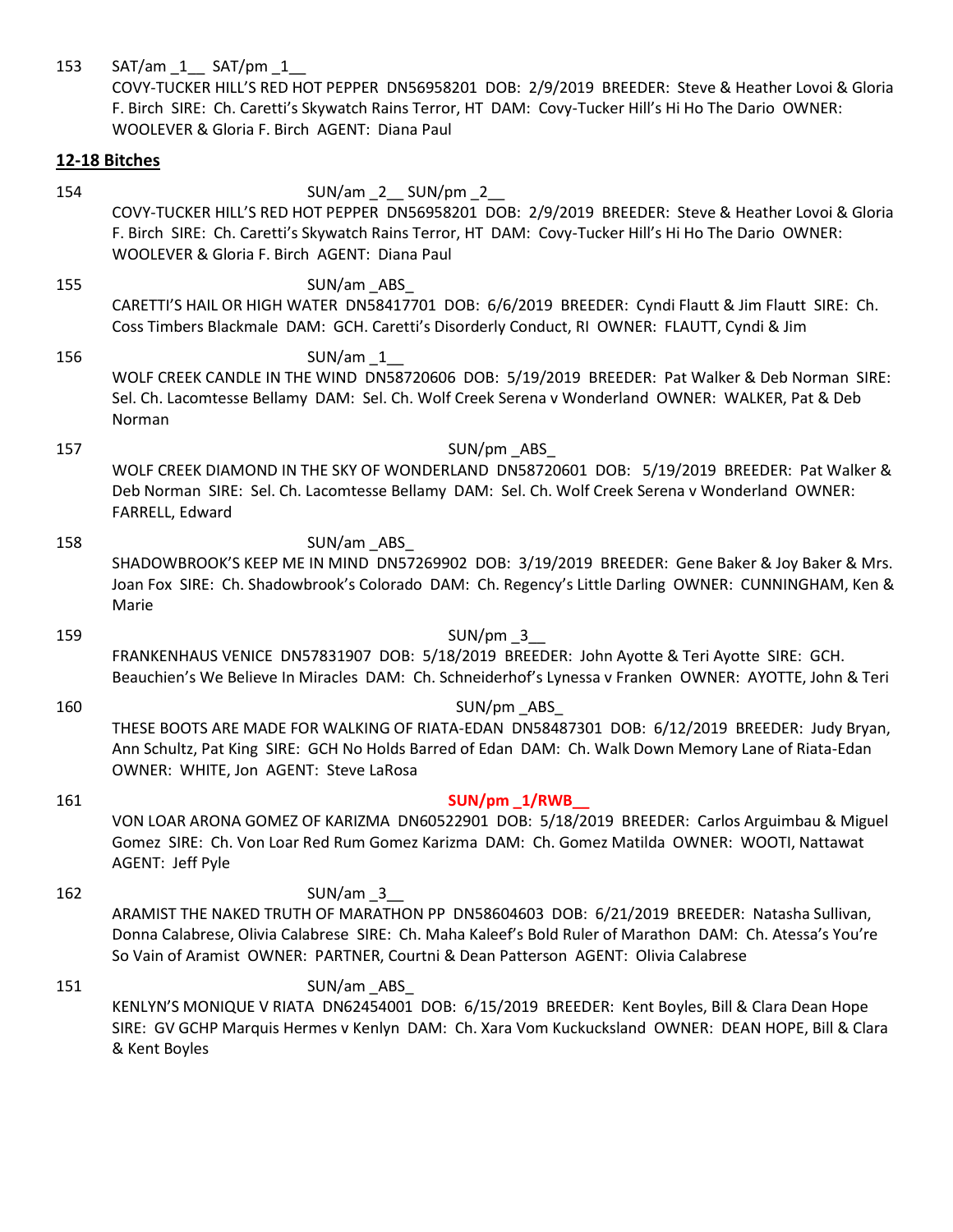#### **Novice Bitches**

#### 163 SAT/pm 1

FRANKENHAUS VENICE DN57831907 DOB: 5/18/2019 BREEDER: John Ayotte & Teri Ayotte SIRE: GCH. Beauchien's We Believe In Miracles DAM: Ch. Schneiderhof's Lynessa v Franken OWNER: AYOTTE, John & Teri

164 SAT/am 1 SUN/pm 1 KRYSTAL'S KAYLA DN52563501 DOB: 12/15/2017 BREEDER: Michael & Krystan Sherman SIRE: Sel Ch Cherpa's High Dollar Client DAM: Elite Design Asia Tokaye Darshimar OWNER: SHERMAN, Michael & Kristan AGENT: Michael Sherman

#### **Bred By Exhibitor Bitches**

166 SAT/am 1 SUN/pm ABS

CARADOC'S SOMETHING TO TALK ABOUT, CGC DN51954906 DOB: 10/19/2017 BREEDER: Blake Williams, Jason McCune, Stacey Sucky SIRE: Faithrock Can I Trust U With My Heart DAM: It's A Small World of Edan OWNER: WILLIAMS, Blake, Jason McCune, Stacey Sucky

## **American Bred Bitches**

- 167 SAT/am 2 SAT/pm 4 SUN/am \_\_\_ SUN/pm 3 SCHNEIDERHOF'S JAZZ OF SHADYROCK DN57225404 DOB:l 3/01/2019 BREEDER: Jamie M. Stevens & Mrs. Nancy D. Schneider SIRE: GCH CH Schneiderhof';s Knight In Shining Armor DAM: CH Schneiderhof's Shockwave OWNER: BURLEY, Linda
- 168 SAT/am 1 \_\_\_\_ SUN/am \_\_\_ SUN/pm 2 KIMBERLITE'S INNERVISIONS DN55884904 DOB: 11/5/2018 BREEDER: Kim McNamara SIRE: GCH CH Lacomtesse Bellamy DAM: CH. Signature's Abby Scuito, RN, CGC OWNER: McNAMARA, Kim
- 169 SAT/am 3 SAT/pm ABS 5UN/pm 4 WONDERLAND'S BURNT TOAST OF RIATA EDAN DN54198306 DOB: 5/31/2018 BREEDER: Judy Bryan, Ken Bryan, Ann Schultz SIRE: CH. No Holds Barred of Edan DAM: GCH. Knight's Gambit Latour v Riata OWNER: CONELY, John, Pat Walker, Deb Norman
- 170 SAT/am \_\_\_\_\_ SAT/pm \_3 \_\_ SUN/am \_2 \_ SUN/pm \_1/WB CHALLENGE HAUS RUN FOR THE ROSES, TDN DN54080306 DOB: 5/4/2018 BREEDER: Valerie J. Taylor & David E. Berry SIRE: GCH CH Challenge Haus Thunder Road DAM: GCHB CH Challenge Hause Gone With The Wind OWNER: TAYLOR, Valerie J. & David E Berry AGENT: Jason L. McCune & Blake Williams
- 171 SAT/am \_\_\_\_\_ SAT/pm \_1 \_\_\_\_\_ SUN/am \_3 KUBISTRAUMS POLLYANNA DN55200204 DOB: 9/23/2018 BREEDER: Verna Kubik & Virginia Bailey SIRE: GCh. Ch. Lindenhill's Martello v. Gracelyne, TC DAM: GCh. Ch. Kubistraums Vista of Aramist Peter's Elite OWNER: Verna Kubik & Virginia Bailey AGENT: Diane Brown
- 172 SAT/am ABS SAT/pm \_\_\_\_\_\_ SUN/pm AMBER'S SHIRLEY OF TONOR DN52756502 DOB: 2/23/2018 BREEDER: Barbara Amidon, Todd Vigor & Joanie Vigor SIRE: Ch. Karizma's Montego Bay DAM: Amber's My Funny Valentine, TC OWNER: AMIDON, Barbara, Todd & Joan Vigor
- 173 SAT/am SAT/pm 2 SUN/am 1 UNBELIEVABLE OF RIATA EDAN DN50427410 DOB: 7/8/2017 BREEDER: Judy Bryan, Ken Bryan, Ann Schultz SIRE: Undaunted of Edan DAM: GCH Ch. Knight's Gambit Latour V Riata OWNER: SHULTZ, Ann
- 174 SAT/am 4 SAT/pm SUN/am 4 TODORHAUS MOJAVE'S GYPSY, HT DN54805601 DOB: 4/12/2018 BREEDER: Lori Payne & Sharon Todoroff SIRE: Ch. Todorhaus Mojave Land Slide, CGC DAM: GCH Todorhaus-Landsend's Light A Candle, PT OWNER: PAYNE, Lori AGENT: Olivia Calabrese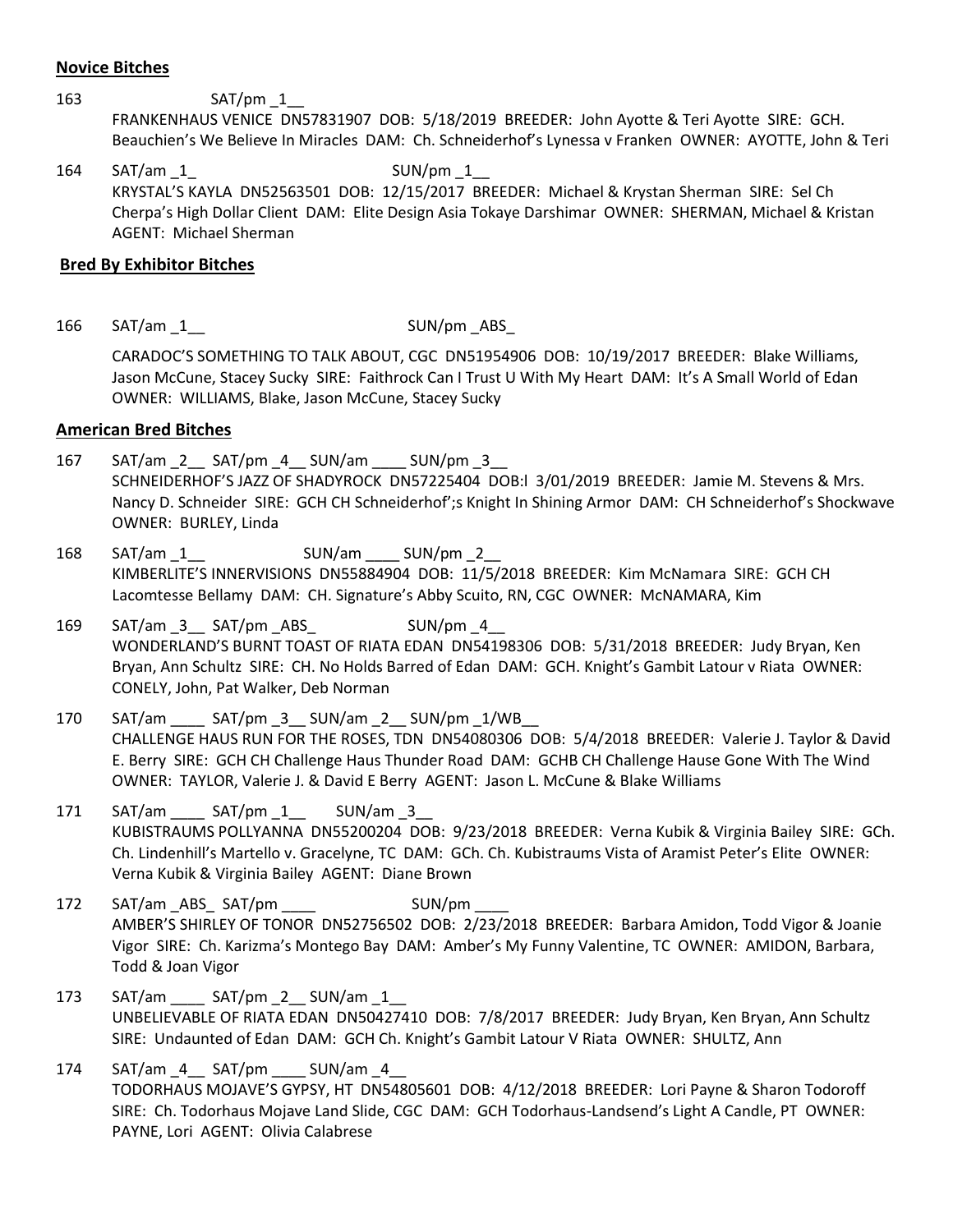175 SUN/pm ABS

ARAMIST THE NAKED TRUTH OF MARATHON PP DN58604603 DOB: 6/21/2019 BREEDER: Natasha Sullivan, Donna Calabrese, Olivia Calabrese SIRE: Ch. Maha Kaleef's Bold Ruler of Marathon DAM: Ch. Atessa's You're So Vain of Aramist OWNER: PARTNER, Courtni & Dean Patterson AGENT: Olivia Calabrese

176 SAT/pm ABS\_SUN/am ABS KENLYN MARQUIS O'DARLIN KIMBER V HOYLE DN55684309 DOB: 11/4/2018 BREEDER: Sharon Gabielson, Liz Oster SIRE: GV GCHB Marquis Can You Stop The Rain v Hoyle DAM: Sel Ch Welove Duchien's Riverly Hoyle OWNER: BRYAN, Holly & Jay, Liz Oster

177 SAT/am ABS MARQUIS DIRTY DANCER V KENLYN DN56612001 DOB: 11/16/2018 BREEDER: Liz Oster, Maria Oster, Kent Boyles SIRE: Sel Ch Tatum's Welov To Trump That! DAM: Marquis Straight Tequila Night v Kenlyn OWNER: BARROW, Kathy & Maria Oster

# **Open Bitches**

- 178 SAT/am 4 SUN/am 3 SUN/pm 1 PONCA HILL-TANTARA'S WHOS ON FIRE? DN55658705 DOB: 7/21/2018 BREEDER: Yvonne & Reed Kowalczyk SIRE: Ch. Breal Jogra's Uriah DAM: CH. Ponca Hill-Tantara's Heart of Gold OWNER: PALS, Toni
- 179 SAT/am \_1/WB \_\_ SAT/pm \_4\_\_ SUN/am \_4\_\_ SUN/pm \_ABS\_ CHERPA-COASTLINE IN EXCELSIS DEO DN50594214 DOB: 6/20/2017 BREEDER: Tom & Jacque Philippbar, Pat & Celeste Draper SIRE: GCH Cherpa's Exxon of lealynn DAM: Coastline I Love Lucy OWNER: BELL, Staci, Pat & Celeste Draper & Michael & Kris Sherman
- 180 SAT/am \_\_\_\_ SAT/pm \_3\_\_ SUN/am \_\_\_\_ ARAMIST'S FOUR LETTER WORD OF MARATHON, HT DN50463001 DOB: 6/7/2017 BREEDER: Natasha Kelley Sullivan, Donna Calabrese, Olivia Calabrese & Amanda Yowell SIRE: GCH Ch. Mar Haven's California Dreamin', PT DAM: Karizma Kaleef's Patsy of Aramist OWNER: KELLY SULLIVAN, Natasha & Donna Calabrese AGENT: Olivia Calabrese
- 181 SAT/am SAT/pm SUN/am ABS\_ SUN/pm ABS "FIRE N ICE" OF WINDBORNE DN45836602 DOB: 2/13/2016 BREEDER: Carolyn Edwards, Daniel Edwards, Karen Fisher SIRE: CH. "Thunder-Road" of Windborne-Edan DAM: CH. Hicliff's U Gotta Luv It OWNER: EDWARDS, Carolyn AGENT: Autumn Dugan
- 182 SAT/am SAT/pm JDM'S CHERRY HILLS OF TANGLEWOOD DN53940602 DOB: 4/13/2018 BREEDER: Dottie Bowman, Christiane Rudolf, Fran Rood, Jerry Rood SIRE: Ch. Hylock's American Pharoah Of Merivern DAM: Ch. JDM-Lonwood's U Made My Day Of Hylock OWNER: BOWMAN, Dottie & Christiane Rudolf

183 SAT/am ABS SAT/pm ABS SUN/am ABS SUN/pm ABS FERLIN'S FUNNY GIRL DN49481005 DOB: 4/24/2017 BREEDER: George & Linda Ferguson SIRE: GCH Sealstone's Cascadian V Pioneer Acres DAM: Ch. Ferlin's Mustang Sally of Kaholli OWNER: FERGUSON, George & Linda

184 **SAT/pm 1/WB/BOW SUN/pm ABS** HYLOWE'S YESTERDAY OF EDAN DN54983601 DOB: 6/1/2018 BREEDER: Julie Tittl & Tiffany King SIRE: Ch. No Holds Barred of Edan DAM: GCHS CH Hylowes Bitter Sweet Symphony CA OWNER: SCHULTZ, Ann & Julie Tittl

185 SAT/am \_3\_\_ SAT/pm \_\_\_\_ **SUN/am \_2/RWB\_\_** HYLOWE'S DEVIL IN HER HEART V COSMIC DN54983602 DOB: 6/1/2018 BREEDER: Julie Tittl & Tiffany King SIRE: Ch. No Holds Barred of Edan DAM: GCHS CH Hylowe's Bitter Sweet Symphony CA OWNER: TITTL, Julie & Tiffany King AGENT: Diane Brown

186 SUN/pm 2 TODORHAUS MOJAVE'S GYPSY, HT DN54805601 DOB: 4/12/2018 BREEDER: Lori Payne & Sharon Todoroff SIRE: Ch. Todorhaus Mojave Land Slide, CGC DAM: GCH Todorhaus-Landsend's Light A Candle, PT OWNER: PAYNE, Lori AGENT: Olivia Calabrese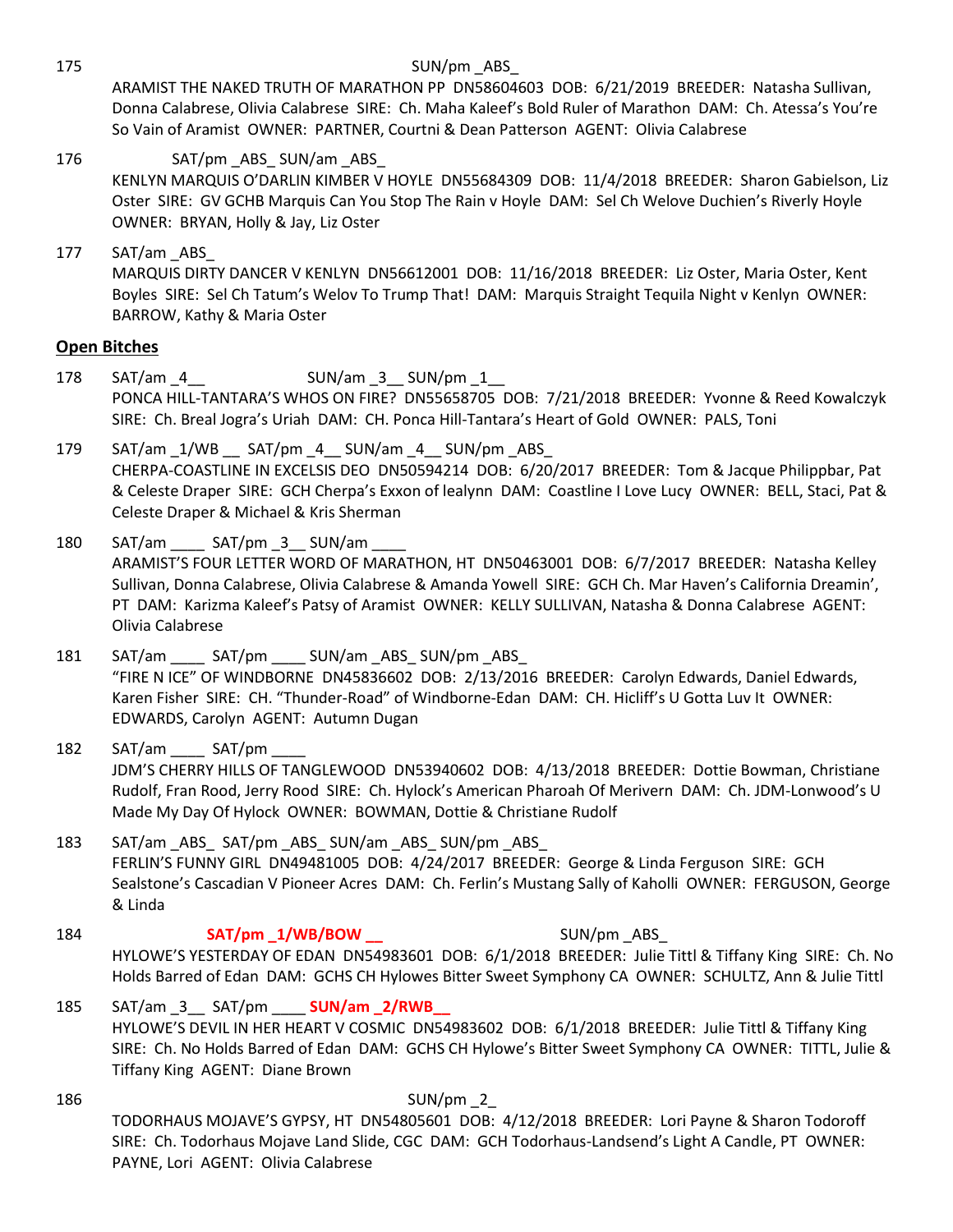## 187 **SAT/am \_2/RWB \_\_ SAT/pm \_2/RWB \_\_ SUN/am \_1/WB\_\_**

KUBISTRAUM'S BIG ROCK CANDY MOUNTAIN DN50207601 DOB: 6/20/2017 BREEDER: Verna Kubik, Virginia Bailey SIRE: GCH Bloomsberry's Amadeus DAM: Ch. Kubistraum's Taboo II, HT, RN OWNER: KUBIK, Verna & Virginia Bailey

|                              | <b>SatAM</b> | <b>SatPM</b> | <b>SunAM</b> | <b>SunPM</b> |
|------------------------------|--------------|--------------|--------------|--------------|
| <b>Winners Bitch</b>         | <u>179</u>   | <u> 184</u>  | <u> 187</u>  | <u> 170</u>  |
| <b>Reserve Winners Bitch</b> | <u>187</u>   | <u>187</u>   | <u>185</u>   | <u> 161</u>  |
| <b>Number of Dogs Shown</b>  | <u>30</u>    | 26           | 22           | <u>18</u>    |
| <b>Points</b>                | <u>5</u>     | <u>5</u>     | <u>5</u>     |              |

## **Best of Breed**

# 190 **SAT/am\_SEL.**<br>SUN/am \_\_\_ SUN/pm\_ABS\_

GCh. Gem-N-I River of URLoved DN50276601 (Dog) DOB: 4/20/2017 BREEDER: L. Jewell/B Stamper/R Waits SIRE: GCH Breal-Jorgas Oakley V Selig-Haus DAM: Barick's Shake It Up In DC of Gem-N-I OWNER: WAITS, Richard A. AGENT: Lenny Brown

192 SAT/am \_ABS\_ SUN/am \_\_\_\_ CH. WONDERLAND'S GEORGIA ON MY MIND (Dog) DN50165507 DOB: 6/22/2017 BREEDER: John Conely & Edward Farrell SIRE: GCH Wolf Creek Galaxy of Merivern DAM: GCh Wonderland's Force of Nature OWNER: FARRELL, Edward J. & John Conely

194 SAT/am \_\_\_\_ **SUN/am \_BOS**\_ GCH. CHERPA-COASTLINE HIGH STAKES (Dog) DN48359203 DOB: 10/21/2016 BREEDER: Tom & Jacque Philippbar, Pat & Celeste Draper SIRE: GCH CH Cherpa's Exxon of Lealynn DAM: Coastline I Love Lucy OWNER: KALMES, Martin & Phyllis, Pat & Celeste Draper

196 SAT/am ABS SAT/pm ABS SUN/am ABS SUN/pm SEL CH. WONDERLAND'S GONE COUNTRY (Dog) DN50165506 DOB: 6/22/2017 BREEDER: John Conely & Edward Farrell SIRE: PGCH Wolf Creek Galaxy of Merivern DAM: Ch Wonderland's Force of Nature OWNER: CONELY, Dick

- 198 SAT/am \_ABS\_ SAT/pm \_\_\_\_ SUN/am \_\_\_\_ SUN/pm \_\_\_\_ CH. LINDENHILL GRACELYNE GAME OF THRONES (Dog) DN49636703 DOB: 3/18/2017 BREEDER: Michae & Sheila Metz & Rick Seki SIRE: GCH CH Lindenhill Martello V Gracelyne DAM: Lindenhill Gracelyne Tin Cup OWNER: WOOLEVER, William, Shelia Metz & Rick Seki AGENT: Diana Paul
- 200 **SUN/pm \_BOB\_** CH. WOLF CREEK LEVI (Dog) DN51526102 DOB: 9/27/2017 BREEDER: Pat Walker & Bev Norman SIRE: SEL. CH. Lacomtesse Bellamy DAM: Sel Ch. Wolf Creek Serena v Wonderland OWNER: WALKER, Pat & Deb Norman
- 202 SAT/am SUN/am CH. WINROCK CASINO ROYALE OF TAIZE (Dog) DN48687702 DOB: 11/8/2016 BREEDER: Charles & Charlene Loding & Charlene Marchand SIRE: GCH Royal Thunder Cartier Noir of Taize DAM: Ch. Winrock Mysterious Miss M OWNER: LODING, Charles & Charlene AGENT: Blake Williams

204 SAT/am \_\_\_\_ SAT/pm \_SEL\_\_\_ **SUN/am \_SEL\_** CH. KUBISTRAUMS FREE For All, TC, HT (Dog) DN48803202 DOB: 2/11/2017 BREEDER: Verna Kubik & Virginia Bailey SIRE: GCH. Lindenhill's Martello v Gracelyne DAM: GCH Kubistraums Vista of Aramist Peters Elite OWNER: KUBIK, Verna & Virginia Bailey